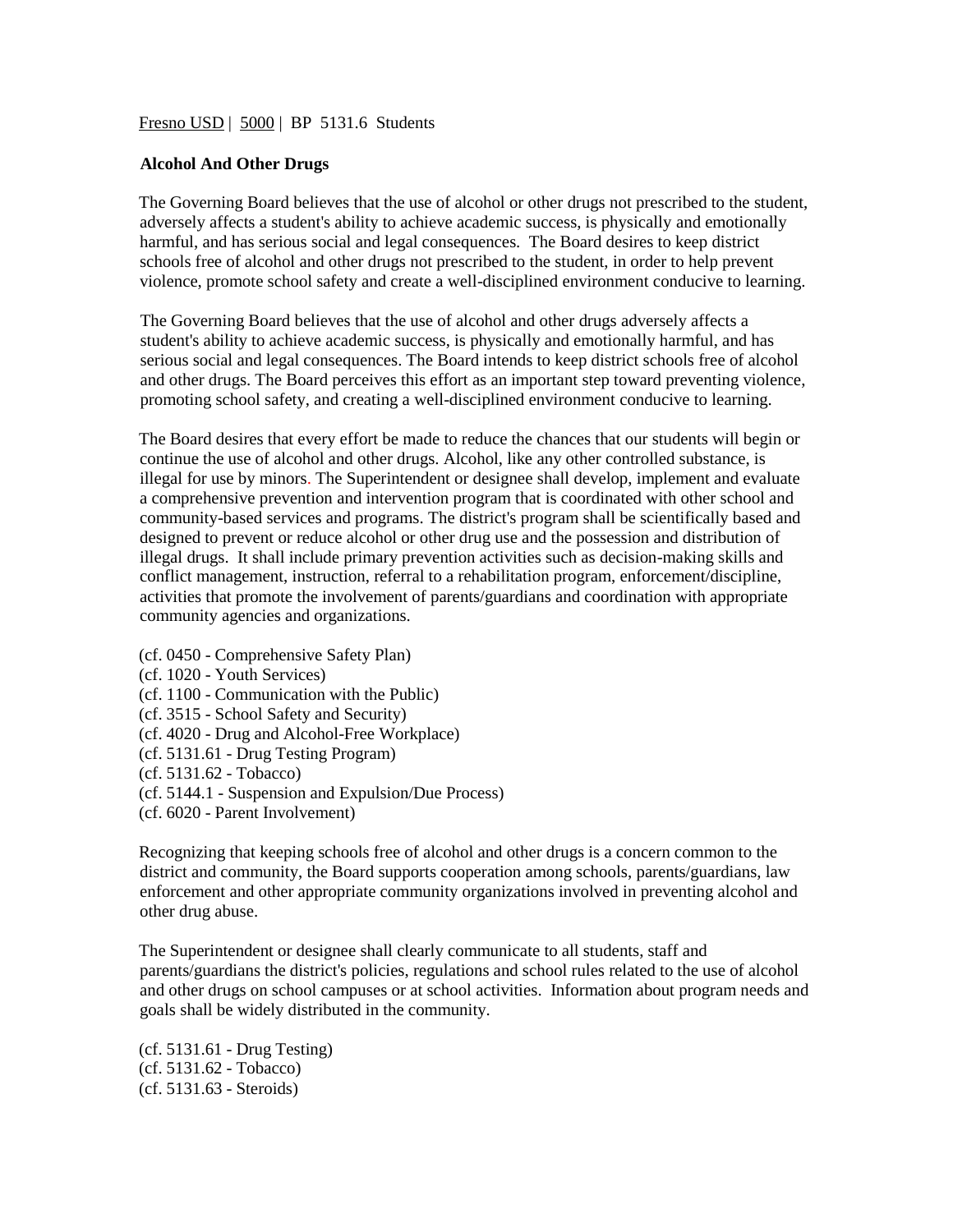Staff should encourage students to participate as responsible partners in efforts to maintain a safe, constructive school climate.

(cf. 5137 - Positive School Climate)

The district's drug education program shall augment county drug education services, if any. District staff shall take every opportunity to cooperate with county and county office of education staff in planning and implementing collaborative alcohol and drug prevention programs.

(cf. 1020 - Youth Services)

(cf. 1400 - Relations Between Other Governmental Agencies and the Schools)

The Board expects staff to conduct themselves in accordance with the districts philosophy related to alcohol and other drugs. Staff should help students see themselves as responsible partners in efforts to maintain a safe, constructive school climate.

To obtain the broadest possible input and support for district policies and programs, the Board shall appoint a districtwide school-community advisory committee to make recommendations related to the prevention of alcohol and other drug abuse as mandated by law.

(cf. 1220 - Citizen Advisory Committees)

**Instruction** 

The district shall provide science-based preventative instruction which has been proven effective in helping students avoid the use of alcohol and other drugs.

(cf. 6142.1 - Sexual Health and HIV/AIDS Prevention Instruction) (cf. 6142.8 - Comprehensive Health Education) (cf. 6143 - Courses of Study)

All instruction and related materials shall consistently state that unlawful use of alcohol or other drugs is wrong and harmful. Instruction shall not include the concept of responsible use of drugs or alcohol when such use is illegal. (20 USC 7114, 7162; Health and Safety Code 11999.2)

The district shall offer staff development activities for staff who implement the comprehensive drug and alcohol prevention and intervention program.

(cf. 4131 - Staff Development)

Intervention, Referral and Student Assistance Programs

The Board recognizes that there are students on our campuses who use alcohol and other drugs and can benefit from intervention. The Board supports intervention programs that include the involvement of students, parents/guardians and community agencies/ organizations. School staff, students and parents/guardians shall be informed about early warning signs which may indicate alcohol and other drug use and about appropriate agencies offering intervention programs, counseling, referral and other student assistance programs.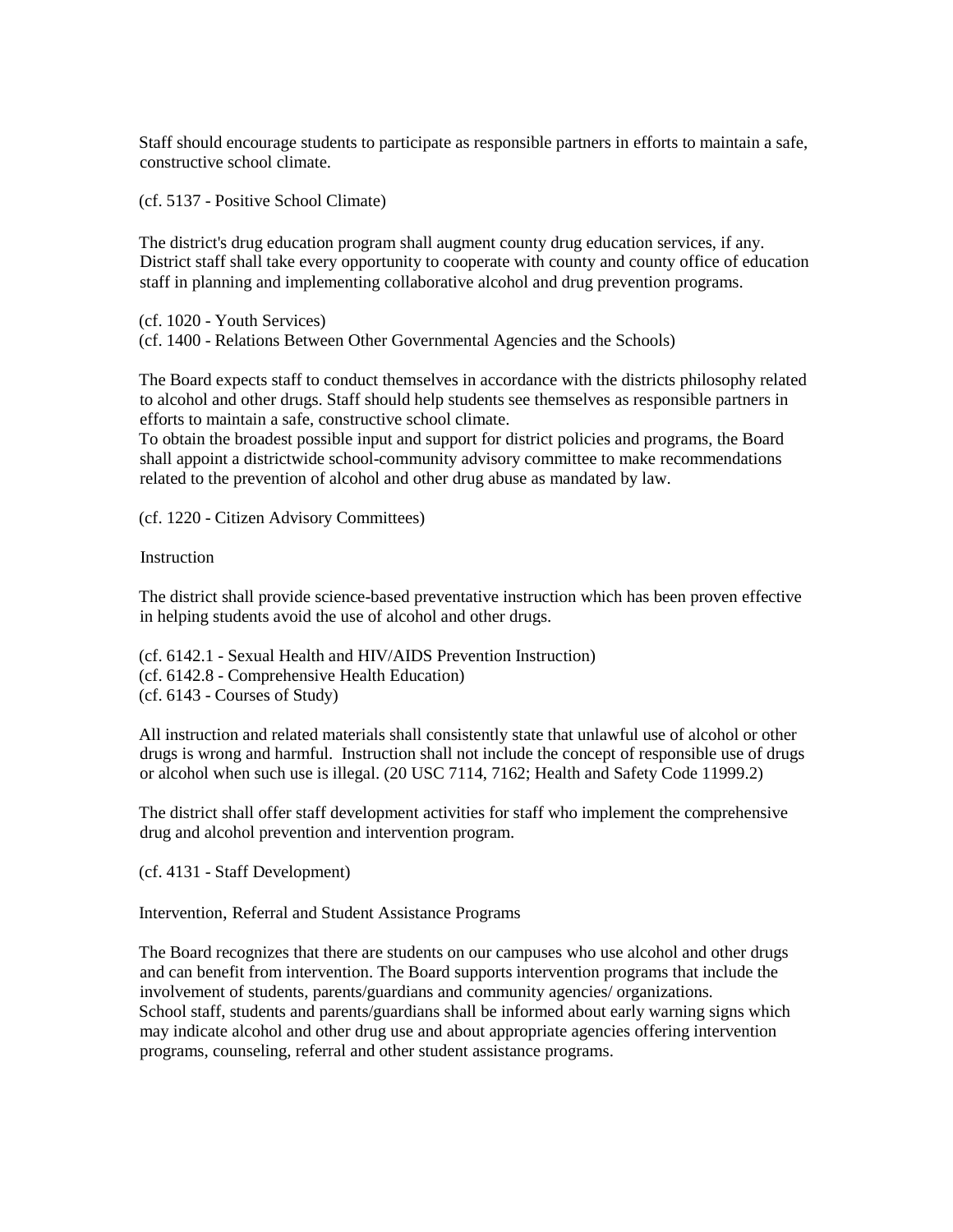District procedures shall define the roles and responsibilities of law enforcement staff as reflected in procedures which the district and law enforcement agency have established for the coordinated alcohol and drug prevention intervention system. Law enforcement staff shall receive copies of all Board policies, regulations, procedures and school rules related to this program.

## Nonpunitive Self-Referral

The Board strongly encourages any student who is using alcohol or drugs to discuss the matter with their parent/guardian or with any staff member. Students who disclose their use of alcohol or other drugs when seeking help from an intervention or recovery program shall not be punished or disciplined for such use.

## Recovering Student Support

The Board recognizes the presence of recovering students in the schools and the necessity to support these students in avoiding reinvolvement with alcohol and other drugs. The district shall provide ongoing school activities which enhance recovery.

# Enforcement/Discipline

The Superintendent or designee shall take appropriate action to eliminate possession, use or sale of alcohol and other drugs and related paraphernalia on school grounds or at school-sponsored activities. Students possessing, selling and/or using alcohol or other drugs or related paraphernalia shall be subject to disciplinary procedures which may result in suspension or expulsion and/or referral to law enforcement in accordance with law. Board policy and administrative regulations. Such students also may be referred to an appropriate rehabilitation program and/or be restricted from extracurricular activities, including athletics.

(cf. 5131 - Conduct) (cf. 5145.11 - Questioning and Apprehension by Law Enforcement) (cf. 5144 - Discipline) (cf. 5144.1 - Suspension and Expulsion/Due Process) (cf. 6145 - Extracurricular and Cocurricular Activities)

School authorities may search students and school properties for the possession of alcohol and other drugs as long as such searches are conducted in accordance with law, Board policy and administrative regulations.

(cf. 5145.12 - Search and Seizure)

*Fresno Unified School District does not harass, intimidate, or discriminate on the basis of race, color, ethnicity, national origin, ancestry, age, creed, religion, political affiliation, gender, gender identity or expression or genetic information, mental or physical disability, sex, sexual orientation, parental or marital status, military veteran status, or any other basis protected by law or regulation, in its educational program(s) or employment.*

Legal Reference: EDUCATION CODE 44049 Known or suspected alcohol or drug abuse by student